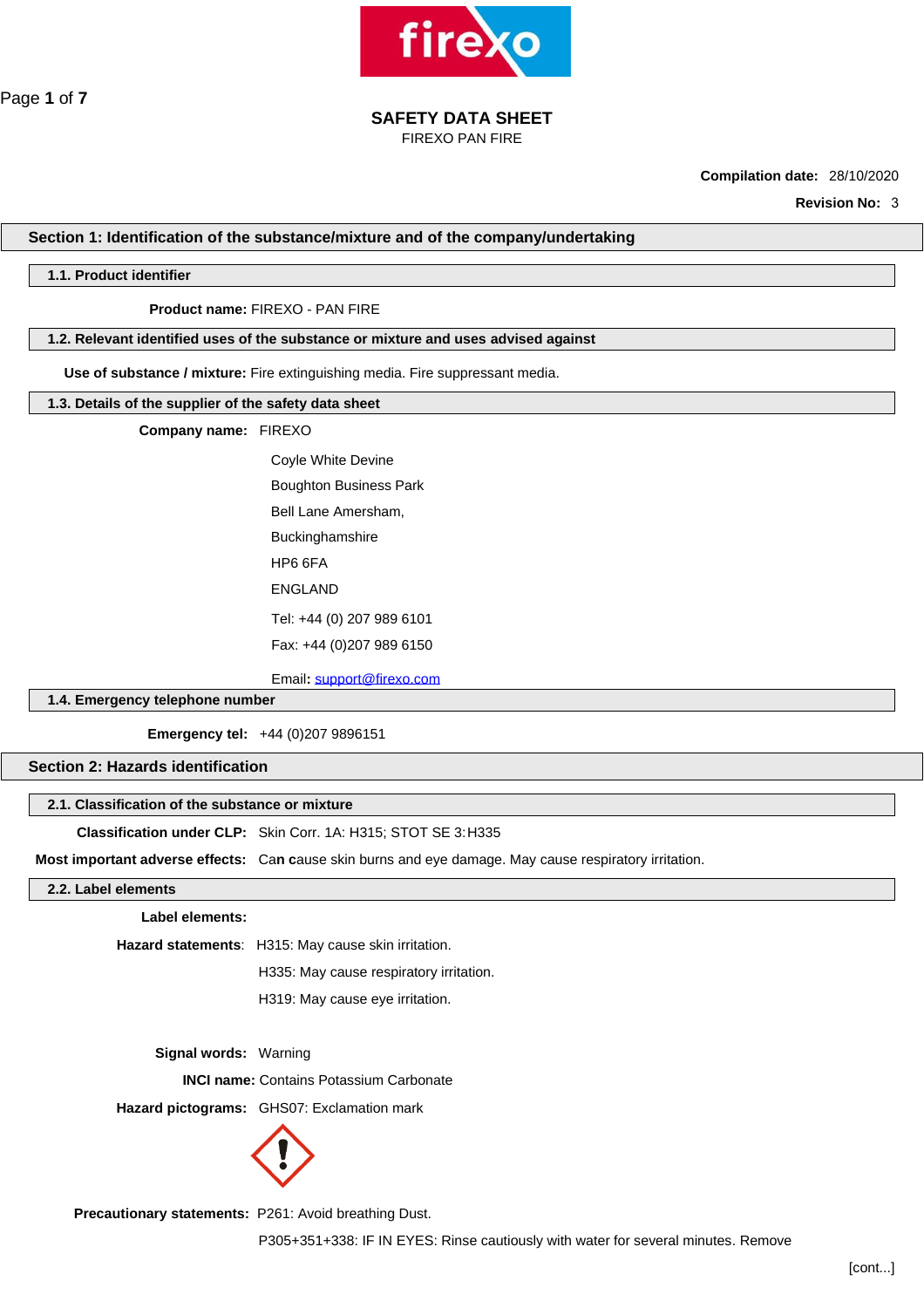FIREXO PAN FIRE

contact lenses, if present and easy to do. Continue rinsing.

P303+361+353: IF ON SKIN (or hair): Rinse skin with water/shower.

P304+340: IF INHALED: Remove person to fresh air and keep comfortable for breathing.

**2.3. Other hazards**

# PBT: This product is not identified as a PBT/vPvB substance.

# **Section 3: Composition/information on ingredients**

## **3.2. Mixtures**

#### **Hazardous ingredients:**

POTASSIUM CARBONATE - REACH registered number(s): 01-2119532646-36-XXXX

| <b>EINECS</b> | CAS      | PBT / WEL | <b>CLP Classification</b>                | Percent |  |
|---------------|----------|-----------|------------------------------------------|---------|--|
| 209-529-3     | 584-08-7 |           | Skin Irrit. 2: H315; Eye Irrit. 2: H319; | 35-55%  |  |
|               |          |           | STOT SE 3: H335                          |         |  |

#### **Section 4: First aid measures**

# **4.1. Description of first aid measures**

**Skin contact:** Remove contaminated clothing and wash skin with soap and water. Get medical attention if any discomfort continues unless stuck to skin.

- **Eye contact:** Rinse immediately with plenty of water. Remove any contact lenses and open eyelids wide apart. Continue to rinse for at least 15 minutes. Get medical attention if any discomfort continues.
	- **Ingestion:** Rinse mouth thoroughly with water. Do not induce vomiting. If vomiting occurs, the head should be kept low so that stomach vomit doesn't enter the lungs. Give plenty of water to drink. Get medical attention if any discomfort continues.
	- **Inhalation:** Move affected person to fresh air at once. Get medical attention if any discomfort continues.

#### **4.2. Most important symptoms and effects, both acute and delayed**

**Skin contact:** Can be irritating to skin.

**Eye contact:** Can cause serious eye irritation.

 **Inhalation:** May cause respiratory system irritation.

#### **4.3. Indication of any immediate medical attention and special treatment needed**

**Notes for doctor:** Treat symptomatically.

# **Section 5: Fire-fighting measures**

**5.1. Extinguishing media**

**Extinguishing media:** Use water spray to cool containers. Suitable extinguishing media for the surrounding fire

should be used. The product is developed for use in fire-fighting situations.

# **5.2. Special hazards arising from the substance or mixture**

**Exposure hazards:** Thermal decomposition or combustion may liberate carbon oxides and other gases or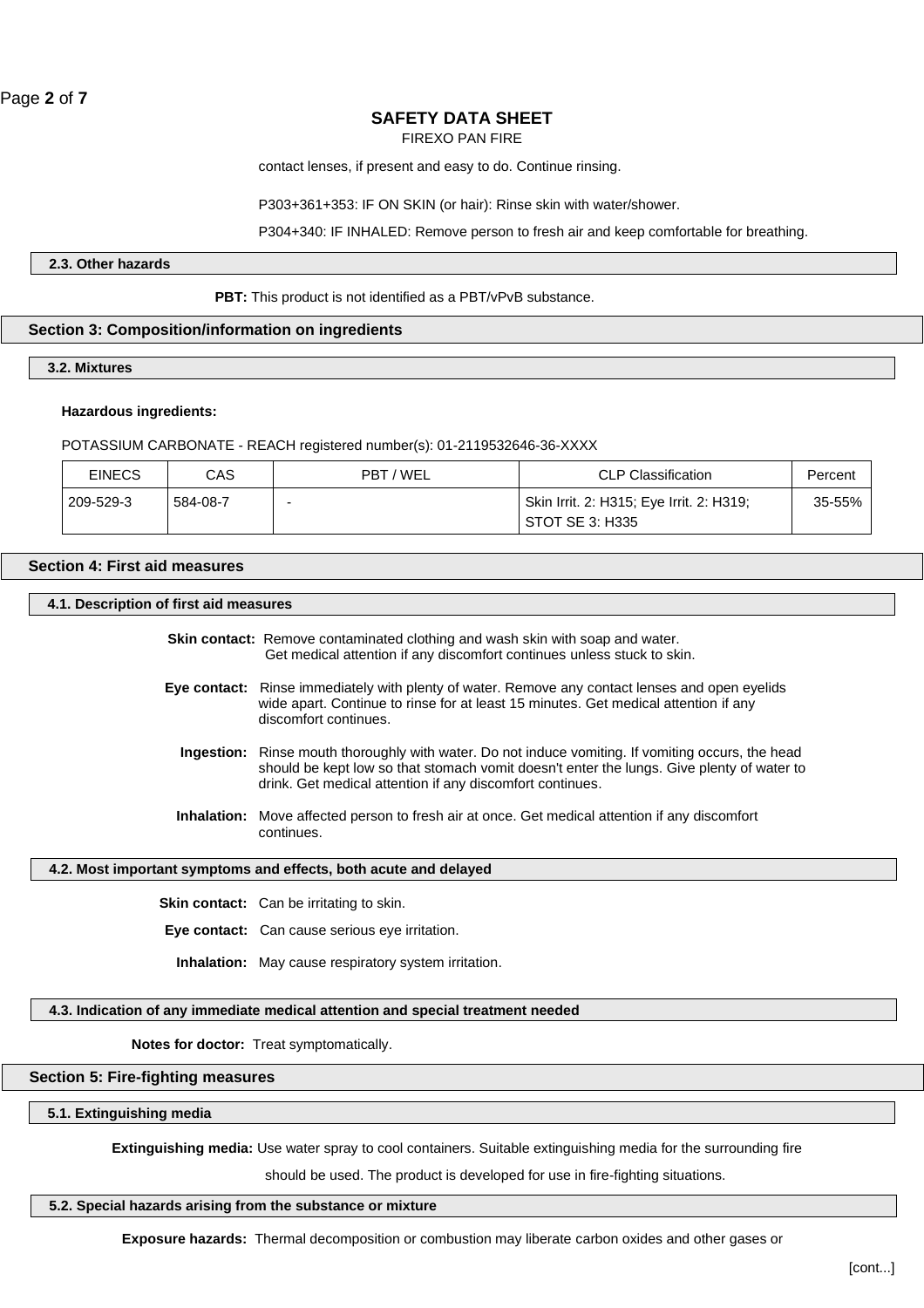FIREXO PAN FIRE

vapours. The product is developed for use in firefighting situations.

#### **5.3. Advice for fire-fighters**

**Advice for fire-fighters:** Wear self-contained breathing apparatus and appropriate protective clothing. The

product is developed for use in fire-fighting situations.

#### **Section 6: Accidental release measures**

#### **6.1. Personal precautions, protective equipment and emergency procedures**

**Personal precautions:** Follow precautions for safe handling described in this safety data sheet. Avoid

inhalation of dust and contact with eyes. Provide adequate ventilation.

# **6.2. Environmental precautions**

**Environmental precautions:** Avoid discharge into water courses or onto the ground.

# **6.3. Methods and material for containment and cleaning up**

**Clean-up procedures:** Absorb into dry earth or sand. Wash the spillage site with water for safe waste disposal.

# **6.4. Reference to other sections**

**Reference to other sections:** Refer to section 8 of SDS. Refer to section 13 of SDS.

# **Section 7: Handling and storage**

#### **7.1. Precautions for safe handling**

**Handling requirements:** Ensure there is sufficient ventilation of the area. Avoid the formation or spread of mists in

the air. Avoid contact with the material.

# **7.2. Conditions for safe storage, including any incompatibilities**

**Storage conditions:** Store in original container in a dry, cool and well-ventilated place. Protect from humidity.

**Suitable packaging:** Plastic. Plastic-lined.

**7.3. Specific end use(s)**

**Specific end use(s):** No special requirement.

# **Section 8: Exposure controls/personal protection**

#### **8.1. Control parameters**

**Hazardous ingredients:**

# **POTASSIUM CARBONATE**

#### **Workplace exposure limits:**  $\qquad \qquad$  **Respirable dust**

| State | 8-hour TWA | 15 min. STEL | 8-hour TWA | 15 min. STEL |
|-------|------------|--------------|------------|--------------|
| UK    |            |              | mg/m3      |              |

**DNEL/PNEC Values**

**DNEL / PNEC** No data available.

**8.2. Exposure controls**

**Engineering measures:** Ensure there is sufficient ventilation of the area. Ensure all engineering measures

mentioned in section 7 of SDS are in place.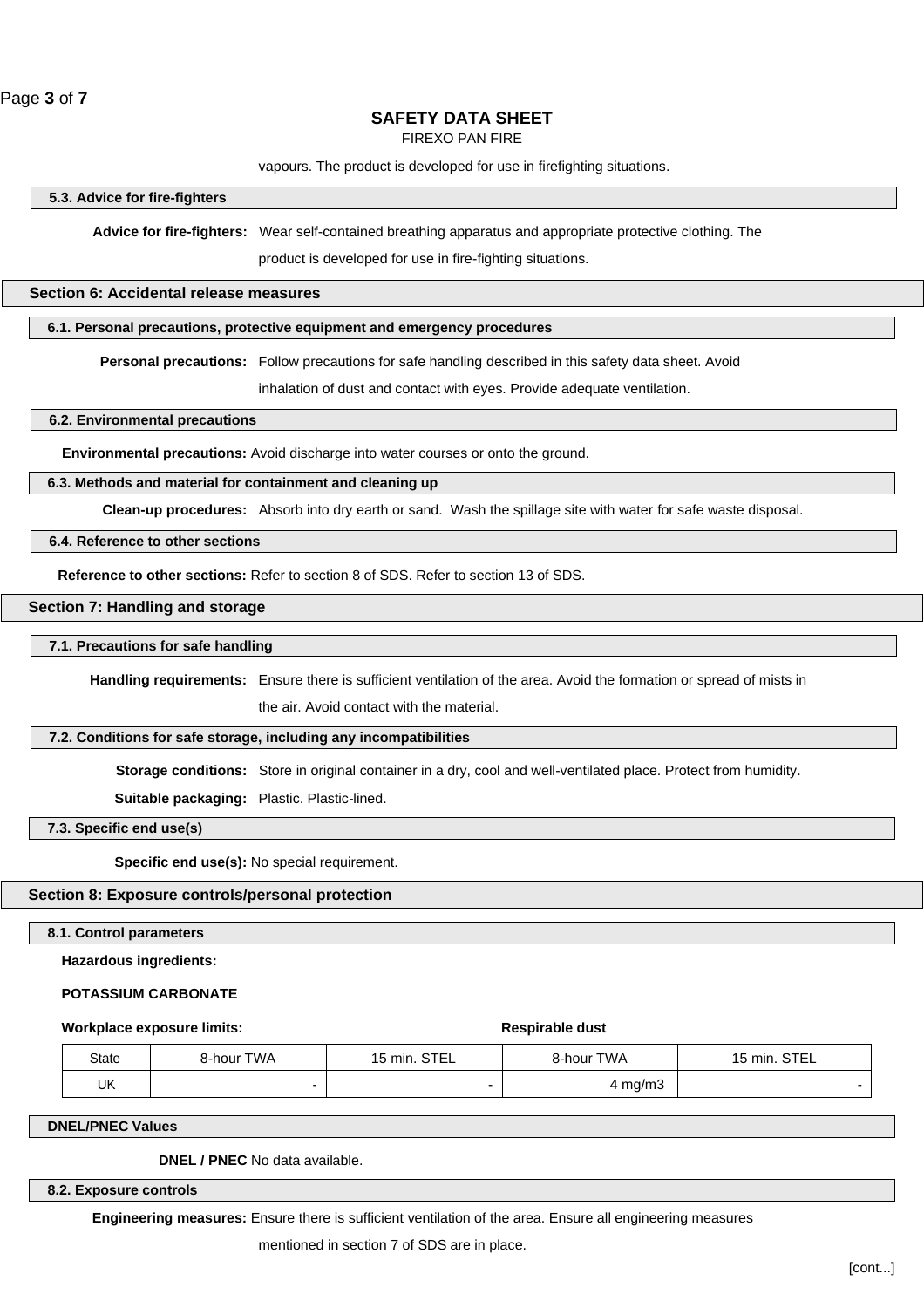FIREXO PAN FIRE

**Respiratory protection:** Not normally required under normal conditions of use. Wear suitable respiratory

protection when aerosols or mist are present. Gas/vapour filter, type B: inorganic

vapours excl. CO (EN141).

**Hand protection:** Wear Gloves (alkali-resistant). Butyl gloves. PVC gloves. Nitrile gloves where possible.

**Eye protection:** Wear **s**afety glasses where possible. Ensure eye bath is to hand.

**Skin protection:** Wear protective clothes to prevent possibility of skin contact where possible.

**Environmental:** No special requirement.

#### **Section 9: Physical and chemical properties**

## **9.1. Information on basic physical and chemical properties**

**State:** Liquid

**Colour:** Colourless to pale yellow.

**Odour:** Barely perceptible odour

**Evaporation rate:** Negligible

**Oxidising: Non-oxidising (by EC criteria)** 

**Solubility in water:** Miscible in all proportions

**Viscosity:** Non-viscous

**Boiling point/range°C:**  $\sim$  100 **Melting point/range°C:** No data available.

**Flammability limits %: lower:** Not applicable. **upper:** Not applicable.

**Flash point°C:** >93 **Part.coeff. n-octanol/water:** Not applicable.

**Autoflammability°C:** Not applicable. **Vapour pressure:** Not applicable.

**Relative density:** ~ 1.4 g/ml@ 20oC **pH:** ~11 (Undiluted)

**VOC g/l:** Not applicable.

#### **9.2. Other information**

**Other information:** Product is not flammable. Much of physical chemical data is based upon primary

ingredient.

### **Section 10: Stability and reactivity**

# **10.1. Reactivity**

**Reactivity:** Stable under recommended transport or storage conditions.

**10.2. Chemical stability**

**Chemical stability:** Stable under normal conditions.

#### **10.3. Possibility of hazardous reactions**

**Hazardous reactions:** Not determined.

**10.4. Conditions to avoid**

**Conditions to avoid:** Avoid storing in excessive heat or cold for prolonged periods of time.

#### **10.5. Incompatible materials**

**Materials to avoid:** Strong acids.

**10.6. Hazardous decomposition products**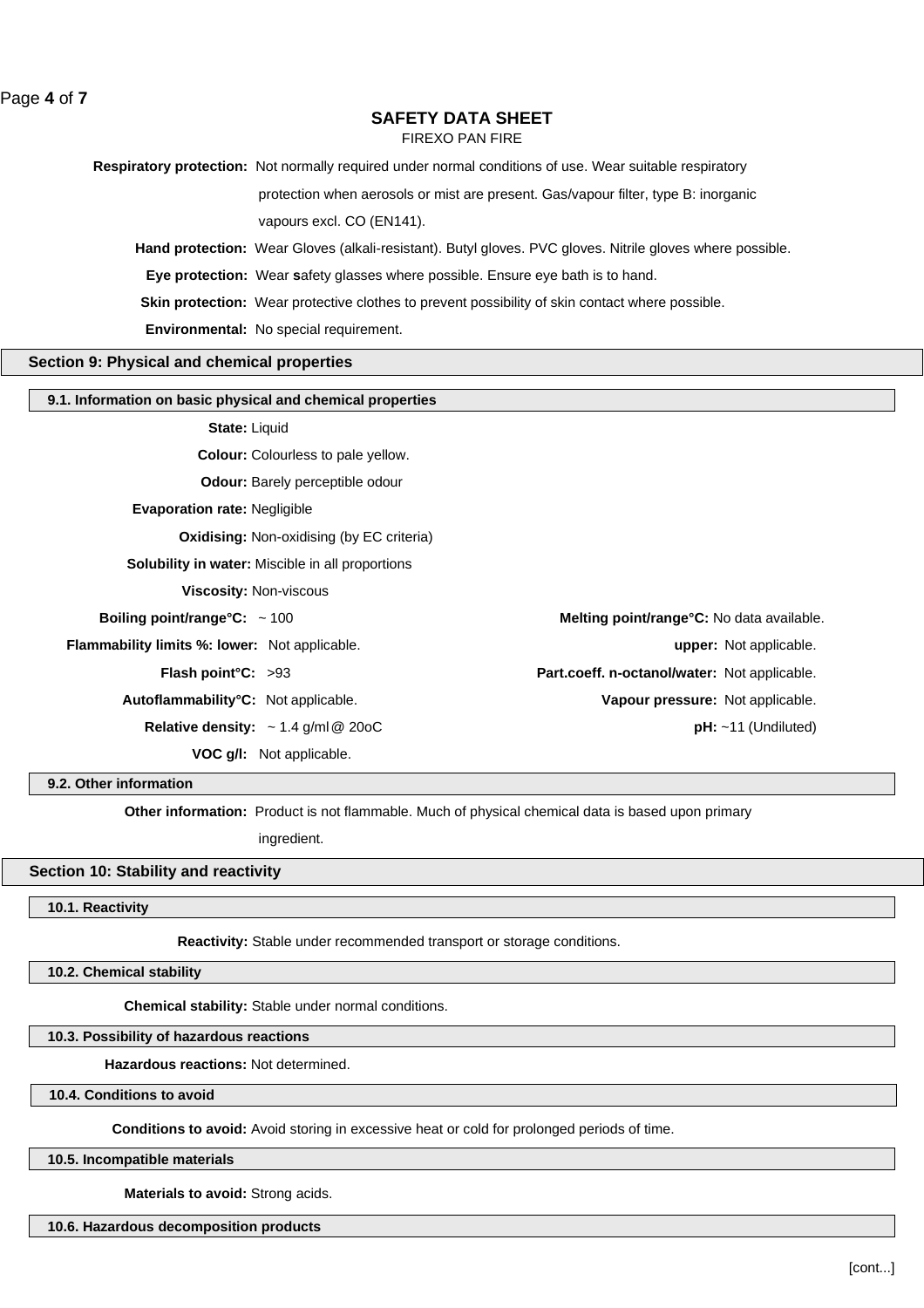Page **5** of **7**

# **SAFETY DATA SHEET**

FIREXO PAN FIRE

**Haz. decomp. products:** Thermal decomposition or combustion may liberate carbon oxides and other gases or

vapours.

#### **Section 11: Toxicological information**

# **11.1. Information on toxicological effects**

#### **Toxicity values:**

| Route            | <b>Species</b> | Test    | Value            | Units |
|------------------|----------------|---------|------------------|-------|
| <b>DUST/MIST</b> | <b>RAT</b>     | 4H LC50 | > 4.96 (Calc.)   | mq/l  |
| ORAL             | <b>RAT</b>     | LD50    | $> 2000$ (Calc.) | mg/kg |
| <b>DERMAL</b>    | <b>RAT</b>     | LD50    | $>$ 2000 (Calc.) | mg/kg |

#### **Symptoms / routes of exposure**

**Skin contact:** Can be irritating to skin.

**Eye contact:** Can cause serious eye irritation.

**Ingestion:** May cause discomfort if swallowed.

**Inhalation:** May cause respiratory system irritation.

**Other information:** There is no further information at this time.

# **Section 12: Ecological information**

# **12.1. Toxicity**

#### **Ecotoxicity values:**

| <b>Species</b>                 | Test     | Value                   | Jnits |
|--------------------------------|----------|-------------------------|-------|
| BLUEGILL (Lepomis macrochirus) | 96H LC50 | 230 (Calc.) $\mid$ mg/l |       |
| Daphnia magna                  | 48H EC50 | 430 (Calc.)             | mq/l  |

#### **12.2. Persistence and degradability**

**Persistence and degradability:** Components will degrade in water and soil.

**12.3. Bioaccumulative potential**

**Bioaccumulative potential:** Product is not expected to bioaccumulate.

**12.4. Mobility in soil**

**Mobility:** Non-volatile. Soluble in water.

**12.5. Results of PBT and vPvB assessment**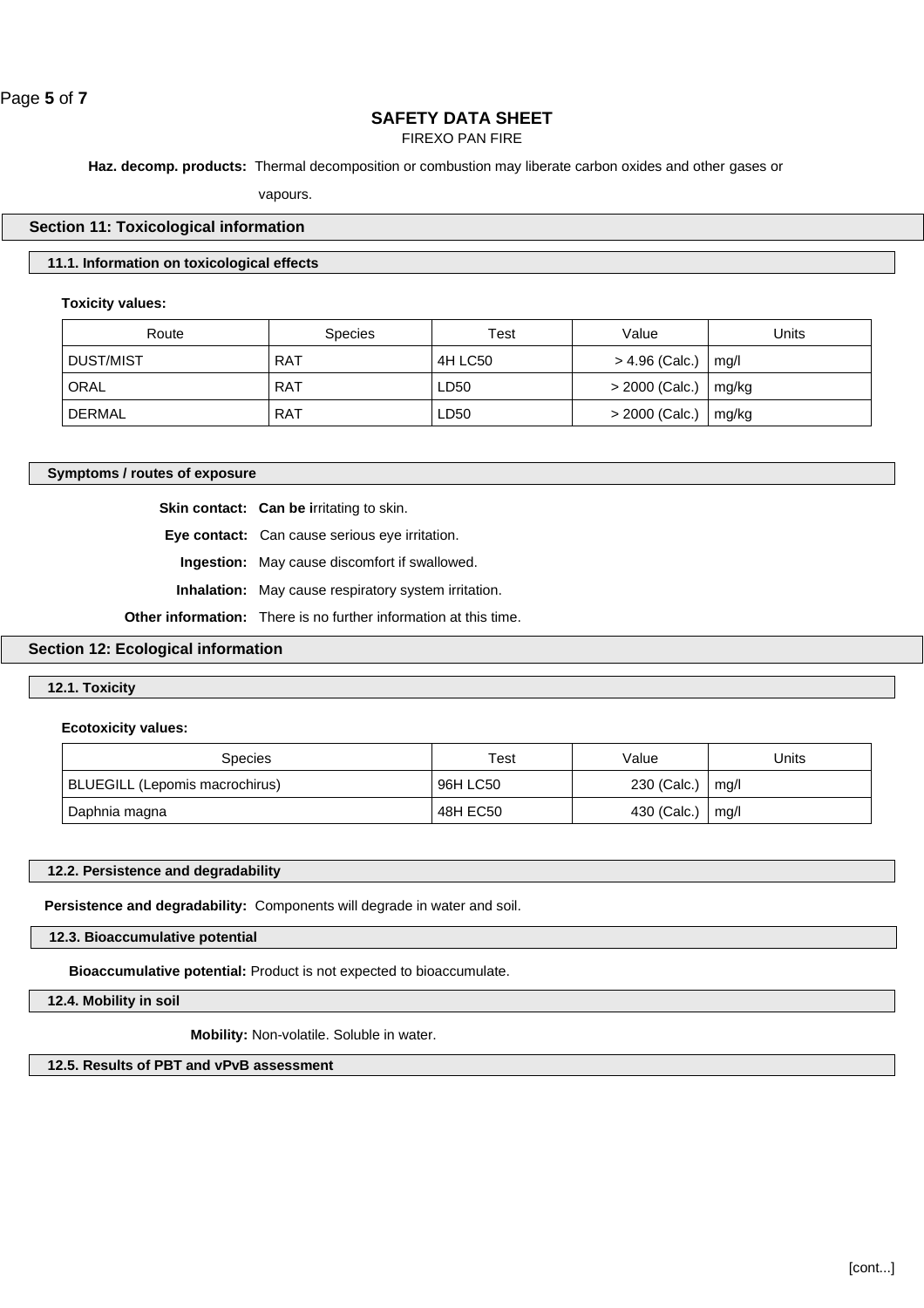FIREXO PAN FIRE

**PBT identification:** This product is not identified as a PBT/vPvB substance.

| "^<br>$\mathbf{A}$<br>100<br>ettects<br>Utne<br>™ч<br>14.O<br>. |
|-----------------------------------------------------------------|
|                                                                 |

**Other adverse effects:** Not determined.

#### **Section 13: Disposal considerations**

# **13.1. Waste treatment methods**

**Disposal operations:** If unused**.** Transfer to a suitable container and arrange for collection by suitable

disposal company.

**Recovery operations:** No information available at this time.

# **Section 14: Transport information**

**14.1. UN number**

**UN number:** Not applicable, (Not classified as dangerous in the meaning of transport regulations)

# **14.2. UN proper shipping name**

**Shipping name:** Not applicable

**14.3. Transport hazard class(es)**

**Transport class:** No transport warning sign required.

**14.4. Packing group**

**Packing group:** Not applicable

**14.5. Environmental hazards**

**Environmentally hazardous:** No **Marine pollutant:** No

**14.6. Special precautions for user**

**Tunnel code:** Not applicable

**Transport category:** Not applicable

# **Section 15: Regulatory information**

**15.1. Safety, health and environmental regulations/legislation specific for the substance or mixture**

**Specific regulations:** No specific applicable legislation.

**15.2. Chemical Safety Assessment**

**Chemical safety assessment:** A chemical safety assessment has not been carried out for the substance or the

mixture by the supplier.

# **Section 16: Other information**

# **Other information**

**Other information:** This safety data sheet is prepared in accordance with Commission Regulation (EU) No

453/2010.

This safety data sheet is prepared in accordance with Commission Regulation (EC) No

1272/2008.